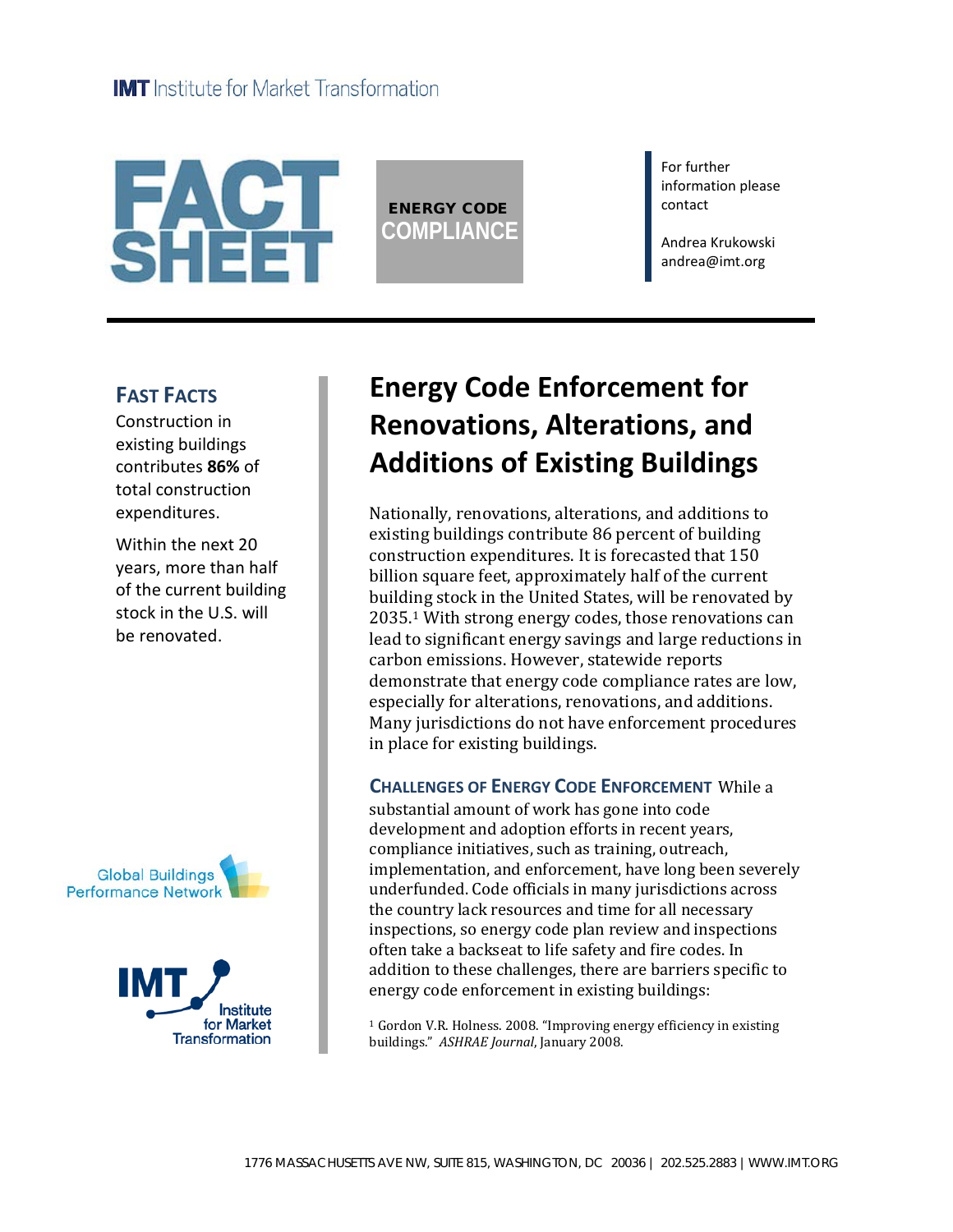### **IMT** Institute for Market Transformation

- The energy code may not clearly articulate how it applies to alterations, renovations, and additions, resulting in confusion and a lack of awareness among the building industry.
- Jurisdictions generally only keep building plans for the period of time that is required by law before discarding them. For some calculations, initial building plans are required in order to determine how an existing building needs to be changed to comply with the energy code. For example, insulation values should be factored into calculations of load when resizing an HVAC system and performing Manual J calculations; however, that information might not be available.
- Consumers and builders do not always pull permits for renovations and alterations due to a lack of awareness, especially for residential projects. The cost of permits may also deter some people—many jurisdictions rely on neighbors to report cases of non-compliance and lack of building permits, but it is easier to get away with keeping a renovation project than a new construction site hidden.

### **BEST PRACTICES TO IMPROVE CODE COMPLIANCE**

- 1. *Designate an energy code champion.* Most building departments do not have an energy code expert on staff. Having an energy code champion in-house to provide insight, answer questions, and push the importance of energy efficiency can increase awareness and reduce confusion.
- 2. *Phase in implementation.* Staggered implementation dates for different parts of the energy code allow for sufficient trainings and outreach. The building department of Parker, Colo., set delayed enforcement dates for more complex parts of the energy code, so that staff could offer numerous training sessions. Once past the implementation date, code officials strictly enforced the code.
- *3. Provide training.* Building department officials in Pima County, Ariz., which issued 9,953 permits in 2011, and Parker, Colo., which issued approximately 1,900 total permits in 2011, have identified regular trainings as the most important mechanism for outreach and increasing compliance rates. Both departments were able to offer successful trainings without increasing their budgets by collaborating with industry groups and manufacturers, who are often willing to provide free training sessions.
- *4. Set up a third-party inspection system.* Outsourcing energy code plan review and onsite inspections to third-party inspectors would relieve building department staff of the burden of developing and/or retaining in-house capacity. New York City's Department of Buildings (DOB) requires premises owners to hire specialists for progress inspections of the energy code-related project. The DOB provides a checklist for inspectors and requires a statement of completion and compliance from the architect or engineer. A third-party inspection option could be integrated with trainings for contractors, architects, and engineers.
- *5. Schedule pre-design meetings for projects*. A good communications system between stakeholders and the building department is critical for high compliance rates. For